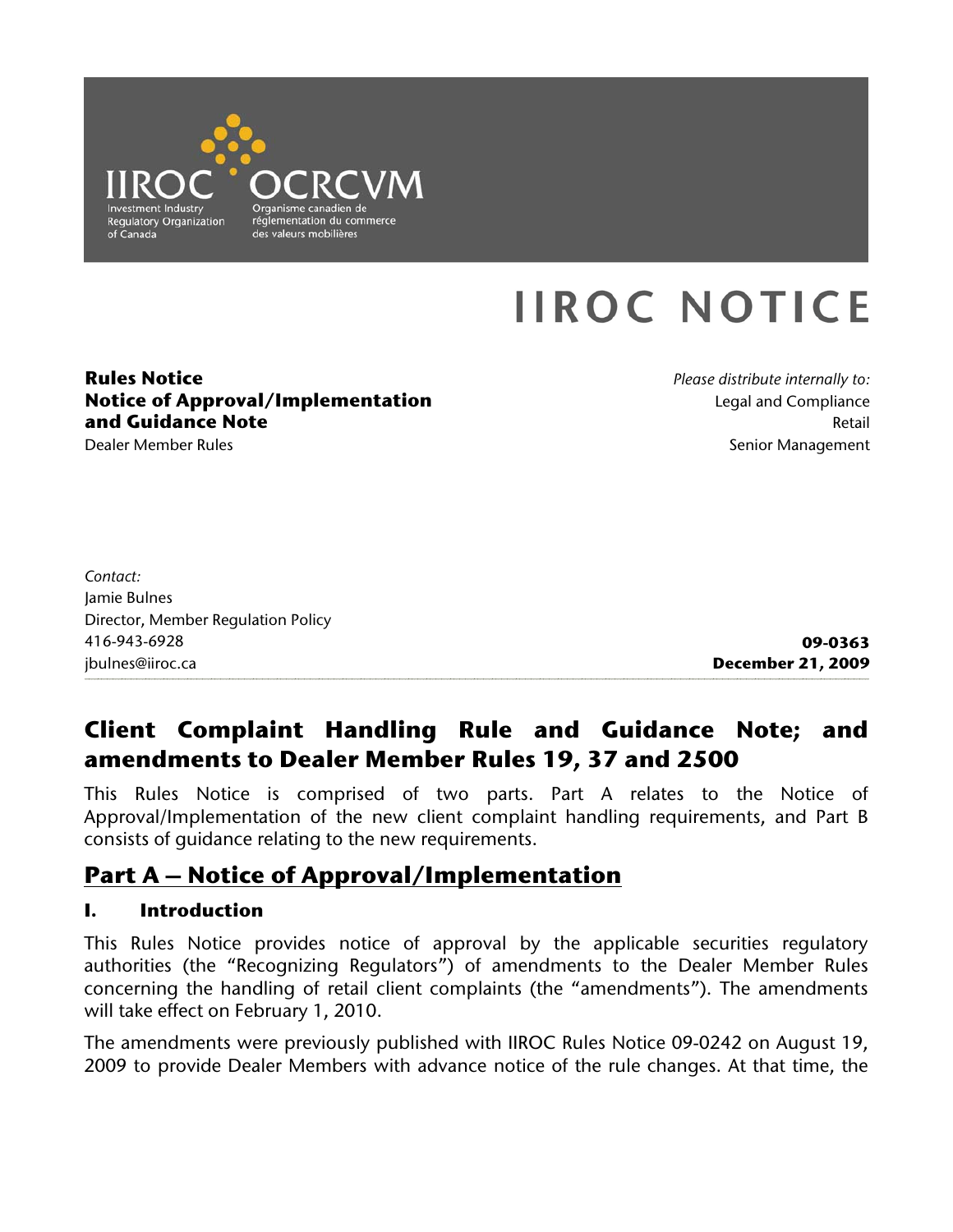

amendments were still subject to approval by the Recognizing Regulators. The Recognizing Regulators have now approved these rule changes.

Since the preview of the rule changes published on August 19, 2009, and in response comments received from the CSA, IIROC staff has added two lines to the Guidance Note associated with the new rule making it clear that all client complaints must be handled by qualified sales supervisors/compliance staff or the equivalent, and that under no circumstances should individuals who are the subject of a complaint handle complaints made against them.

The new rule will be known as Dealer Member Rule 2500B – Client Complaint Handling. A copy of Dealer Member Rule 2500B is attached as "Appendix A".

# **II. Objectives of the amendments**

The amendments to the complaint handling requirements seek to establish an effective framework for the client complaint handling process. The new rule sets out specific standards and timelines to be adhered to in acknowledging, investigating and responding to client complaints that allege misconduct relating to the handling of the client's account(s). The rule also requires the Dealer Member to adequately inform the client of all the subsequent options available to them should the client be dissatisfied with the final response from the Dealer Member. In addition to the new rule regarding complaint handling, the proposed amendments will repeal the current complaint handling requirements set out in IIROC Dealer Member Rule 2500, Section VIII, and replaced them with a general requirement that Dealer Members establish policies and procedures to deal effectively with all client complaints and respond to all written complaints.

IIROC believes that the amendments will be effective in facilitating improvements to the complaint handling processes of Dealer Members by ensuring that clients are aware of the course they should follow if they have a complaint, and by promoting the fair and prompt handling of complaints. Further, it is believed that Dealer Member adherence to a common complaint handling framework will lead to greater complaint handling consistency from one Dealer Member to the next and, ultimately, enhanced client confidence in the integrity and fairness of the complaint resolution process within the industry.

# **III. Summary of the amendments**

## *Scope of the complaint handling rule*

The new rule is targeted to the handling of retail client complaints alleging misconduct in the handling of their account or accounts. As such, a complaint subject to this rule:

- must be submitted by a client or a person authorized to act on behalf of a client;
- may be either a recorded expression of dissatisfaction or a verbal expression of dissatisfaction; and
- must allege misconduct relating to the handling of a client's account(s) or dealings with a Dealer Member.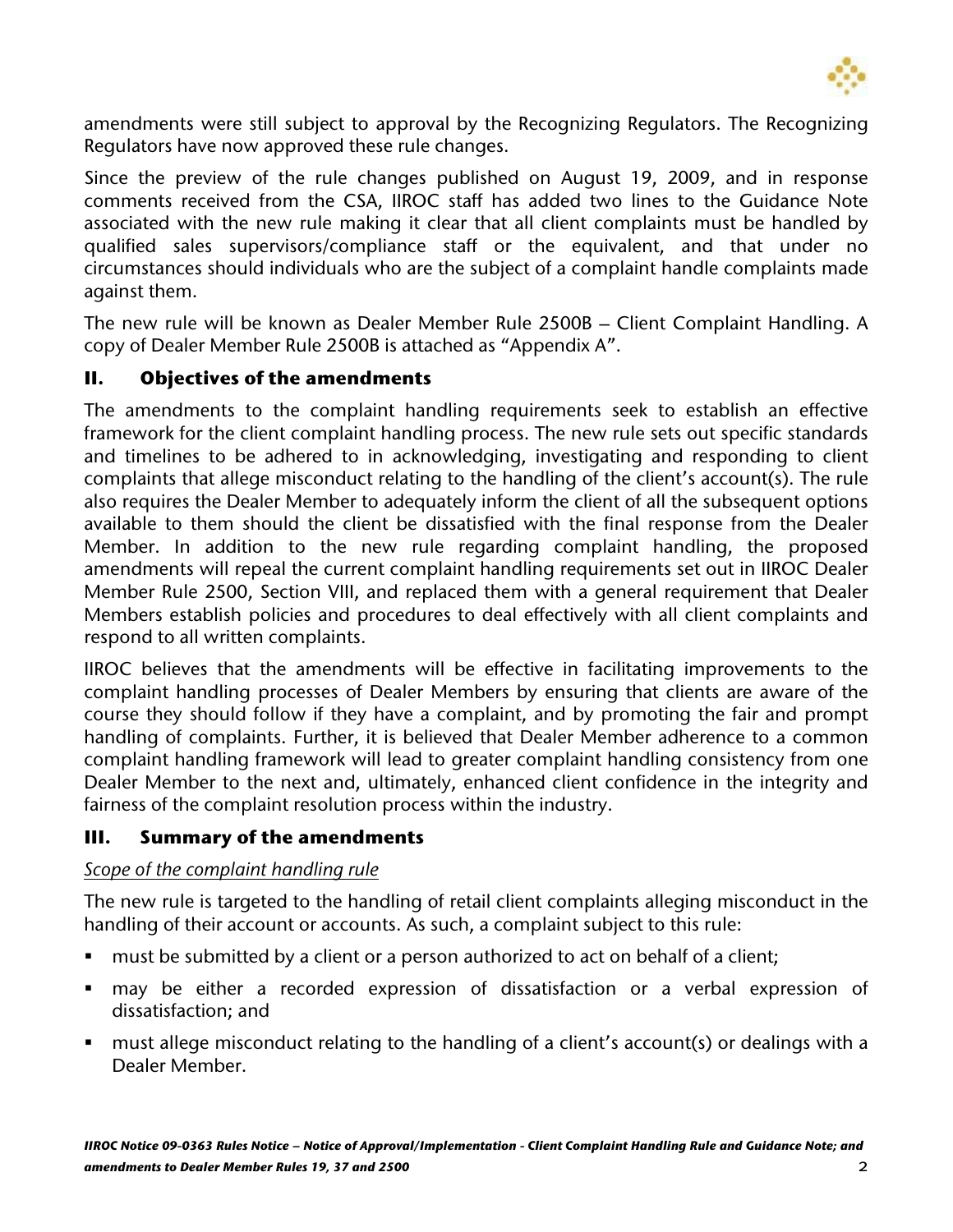

Alleged misconduct includes, but is not limited to, allegations of breach of confidentiality, theft, fraud, misappropriation or misuse of funds or securities, forgery, unsuitable investments, misrepresentation, unauthorized trading relating to the client's account(s), other inappropriate financial dealings with clients and engaging in securities-related activities outside of the Dealer Member.

#### *Designated Complaints Officer to oversee complaint handling process*

The rule requires a Dealer Member to appoint a Designated Complaints Officer (DCO) with the knowledge, experience, and authority to manage the complaint handling process and to act as a liaison with IIROC. The DCO need not be a registered individual position. Dealer Members may choose to name the Chief Compliance Officer, the Ultimate Designated Person or an individual acting in a supervisory capacity over the complaints process to the DCO position.

#### *Specific standards and procedures handling timeline*

As part of the new rule, Dealer Members are required to establish procedures and standards. In addition to having written complaint handling procedures in place, Dealer Members must facilitate client access to their complaint handling process by making available a written summary of the firm's complaint handling procedures (either on their website or by other means). The written summary must provide the contact information for complaint submission and the Designated Complaints Officer.

Both the acknowledgement letter and the substantive response letter have several requirements that all firms must include in the respective correspondence. The acknowledgement letter must be sent to a client within five (5) business days of receipt of a complaint. The initial response to the client must consist of the following: the contact information of the individual handling the complaint; a statement that a client may contact the above noted individual for a status update; an explanation of the internal complaint handling process; a reference to an attached copy of an IIROC-approved complaint handling process brochure and a reference to the statute of limitations contained in the document; a reference to the maximum 90 calendar days timeline to provide a substantive response; and a request for any information reasonably required to resolve the complaint.

The substantive response letter must be accompanied by the IIROC-approved complaint handling process brochure and be sent to a client as soon as possible, but no later than 90 calendar days from the date of receipt by the firm. A Dealer Member is obligated to advise a client if a final response will not be sent within the stated timeline in addition to contacting IIROC through ComSet with an explanation for the delay. The substantive response must comprise the following elements: a summary of the complaint; the results of the investigation; the final decision with an explanation; and a statement delineating the options available if a client is unsatisfied with the Dealer Member's response.

There is also a duty to assist in client complaint resolution for both Approved Persons and Dealer Members. Approved Persons must co-operate after moving to a different firm and Dealer Members must do likewise if events relating to a complaint occurred at more than one Dealer Member or the Approved Person is an employee or agent of another firm.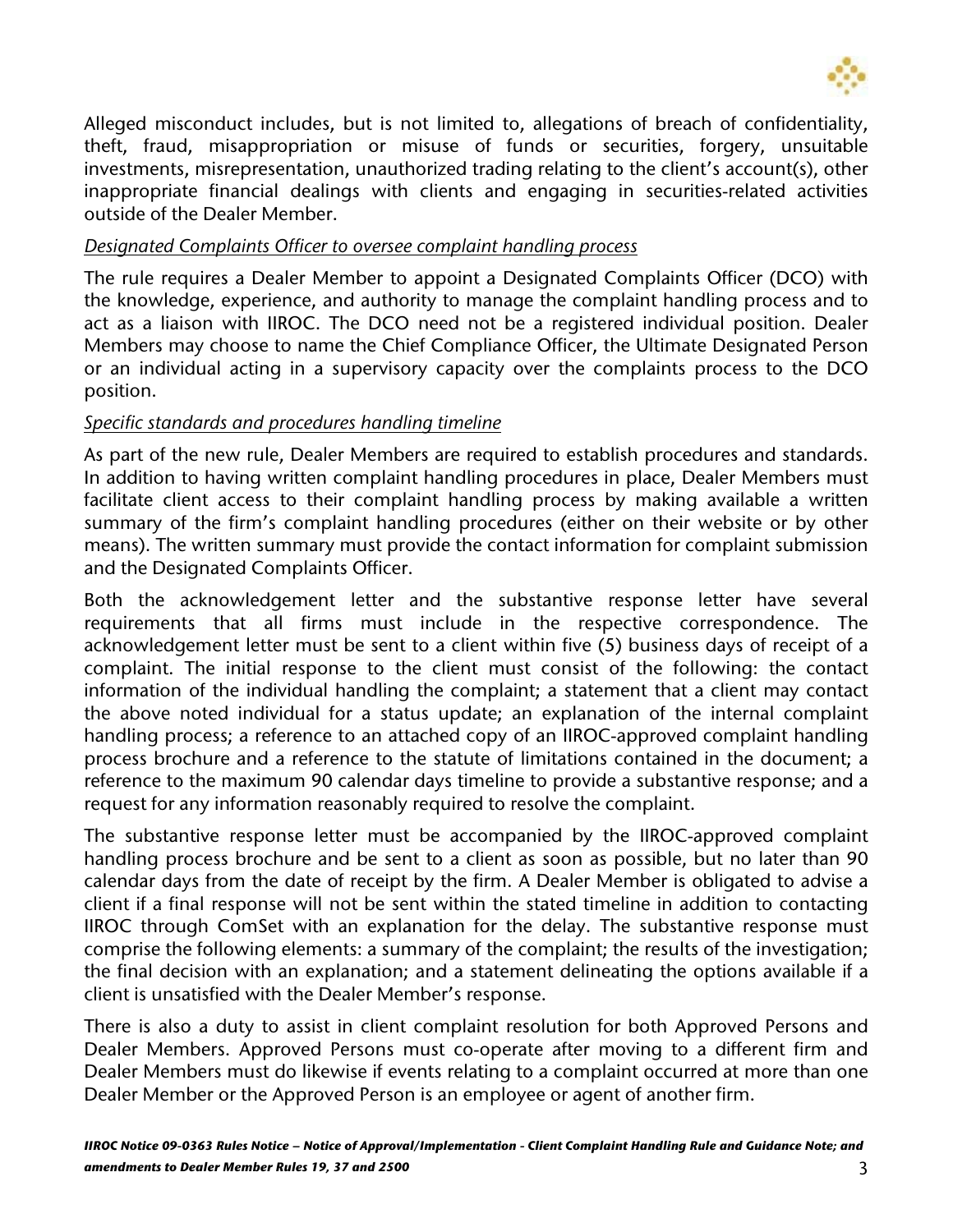

#### *Settlement agreements*

Confidentiality restrictions in a settlement agreement must not restrict a client from initiating a complaint or continuing with any pending complaint in progress or participating in any further proceedings.

#### *Complaint record retention*

Record retention requirements stipulate the maintenance of files for a minimum of seven (7) years, and maintenance of an up-to-date record of complaints in a central, readily accessible place for two (2) years. Information to be retained includes the following: the complainant's name; the date of the complaint; the nature of the compliant; the name of the individual who is the subject of the complaint; the security or services which are the subject of the complaint; the materials reviewed in the investigation; the name, title, and date individuals were interviewed for the investigation; and the date and conclusions of the decision.

## *Internal discipline*

Procedures must be established to ensure appropriate internal disciplinary measures are applied for breaches of IIROC rules and applicable securities legislation.

#### *Corollary amendments to IIROC Dealer Member Rules 19, 37 and 2500, Section VIII*

As a result of the new rule, some corollary amendments have been made as follows:

- The repeal of IIROC Dealer Member Rule 19.4 (formerly IDA By-law No. 19.4), a requirement to maintain for twenty-four (24) months an up-to-date record of all written complaints in a central, readily accessible place. This requirement is now contained within the new rule.
- The repeal of IIROC Dealer Member Rule 37.3 (formerly IDA By-law No. 37.3), a requirement to provide the client with a copy of the IIROC-approved complaint handling process brochure at the time of account opening or when the client submits a complaint. This requirement is now contained within the new rule and has been expanded to also require that the client be provided with a copy of the IIROC-approved complaint handling process brochure when the substantive response is provided to a client regarding a complaint they have submitted.
- The repeal and replacement of IIROC Dealer Member Rule 2500, Section VIII (formerly IDA Policy No. 2, Section VIII), which sets out the current complaint handling requirements, with a general requirement that Dealer Members establish policies and procedures to deal effectively with client complaints, including complaints falling outside the scope of the new rule (such as service complaints), and respond to all written complaints.

A copy of the corollary amendments is attached as "Appendix B".

The new rule does not duplicate certain requirements that are currently set out in IIROC Dealer Member Rule 3100 (formerly IDA Policy No. 8) relating to the handling of complaints and therefore will be applied in conjunction with the requirements set out IIROC Dealer Member Rule 3100.

## **IV. Publication for comment and summary of written comments**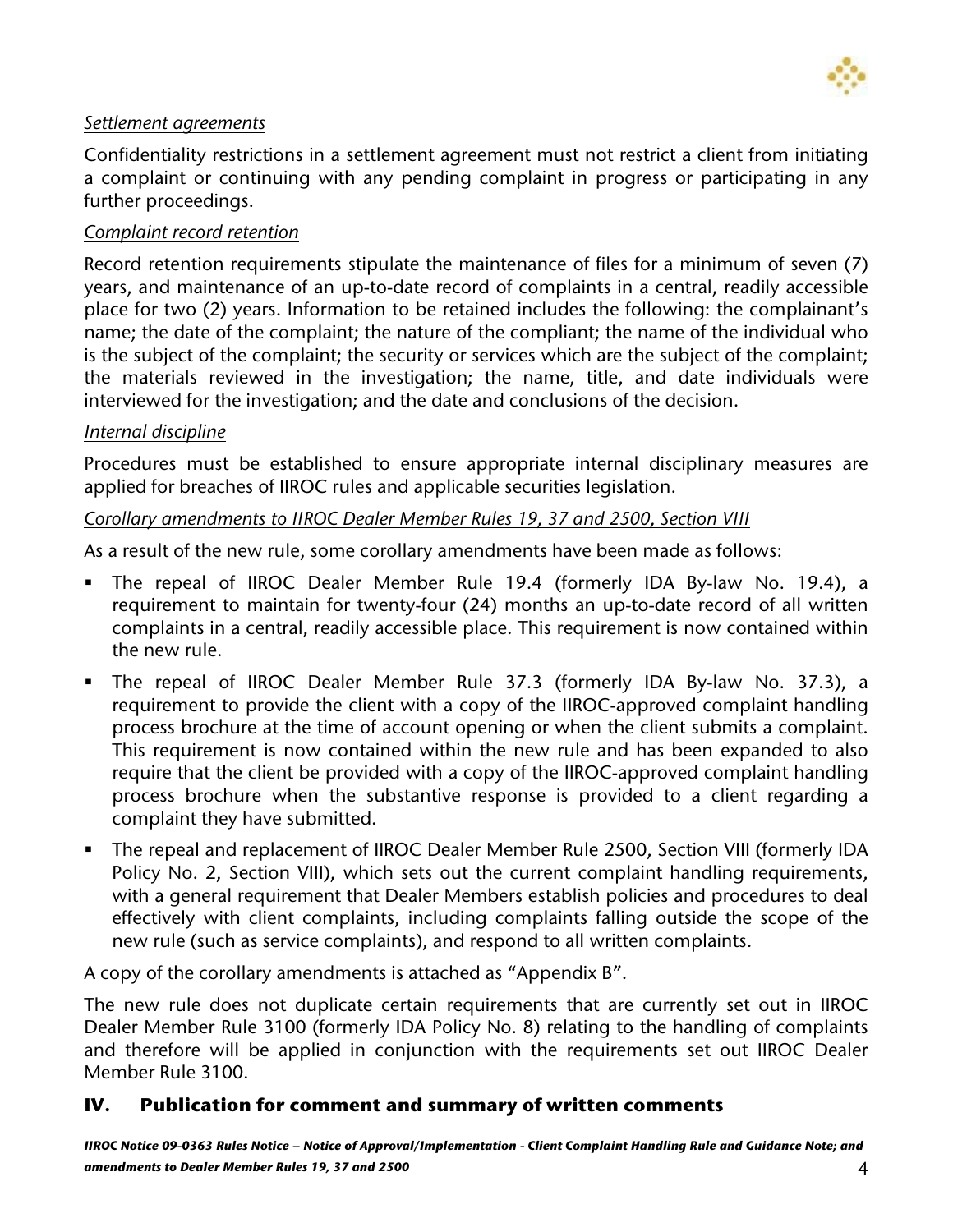

The amendments were published for comment with IIROC Rules Notice 09-0048 on February 13, 2009. IIROC staff has considered all of the comments received and thank all of the commenters. A summary of the comments received and IIROC staff's response to the comments is attached as "Appendix D".

IIROC has made some minor revisions to the complaint handling proposal in response to CSA and public comments received. The basic framework for the handling of complaints remains the same as the proposed amendments that were published for comment in February, 2009. There have been no changes to the general process and timelines for the handling of complaints, and none of the revisions are substantive in nature. Therefore, the revisions have not been republished for a further comment period.

## **V. Summary of changes**

In response to CSA and public comments received, the amendments reflect some minor revisions IIROC has made to the complaint handling proposal. A black-lined copy of the revisions made since the publication for comment of proposed amendments in February, 2009 is attached as "Appendix C".

Noteworthy changes made since the publication in February, 2009, are as follows:

## *Definition of a complaint*

In section 2 of the Rule, we have revised the wording relating to verbal complaints in order to better express the types of verbal complaints captured by the definition. The wording relating to verbal complaints now captures verbal expressions of dissatisfaction alleging misconduct "where a preliminary investigation indicates that the allegation may have merit." IIROC staff believe the revised wording simply clarifies the intent of the provision, and should address any concerns that the previous wording may have conferred too much discretion to Dealer Members in regards to verbal complaints. The section in the Guidance Note relating to verbal expressions of dissatisfaction has also been revised accordingly.

In addition, in order to further clarify the definition of a complaint, we have added a section which elaborates on the scope of alleged misconduct to the Guidance Note. Essentially, the guidance indicates that other matters not enumerated in the definition of alleged misconduct which may be captured by the phrase "includes, but is not limited to" should be matters that relate to client accounts or client dealings with firms which are of a serious nature and warrant being dealt with through the formal complaint handling process.

## *Policies and procedures*

Section 4 of the Rule was revised by adding language that calls for Dealer Members to have policies and procedures addressing the investigation of complaints, the process by which assessments of complaints are made, the process for determining what offer should be made to a client where a complaint is determined to have merit, and the remedial actions which may be appropriate to be taken within the firm. Supplementary language was also included stating that policies and procedures must not allow for complaints to be dismissed without due consideration of the facts of each case, and that there must be a balanced approach to dealing with complaints that objectively considers the interests of the complainant, the Dealer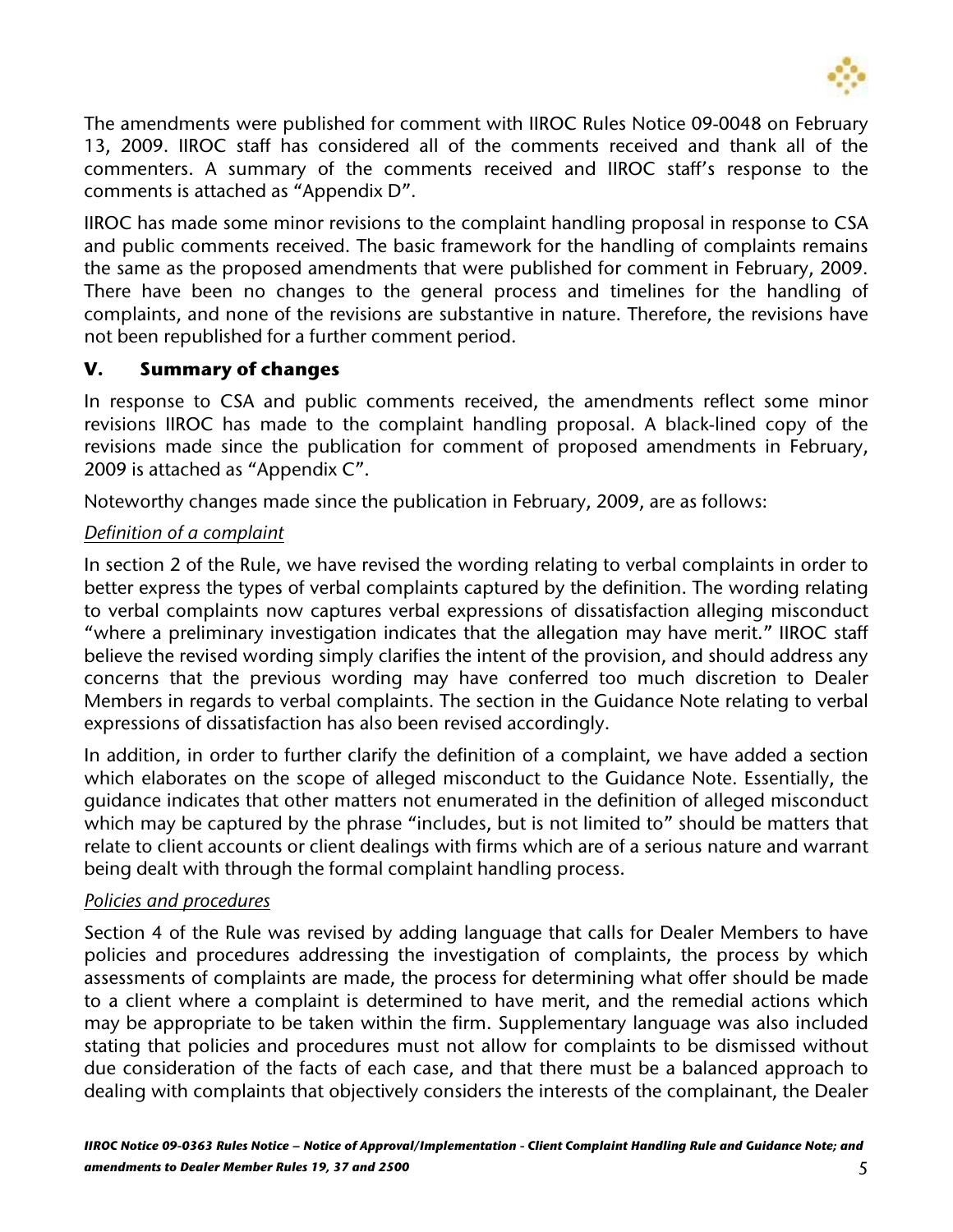

Member, the registered representative, employee or agent of the Dealer Member, and/or any other relevant parties.

#### *Substantive response letter*

The Rule has been revised to underscore that the substantive response to the client must be presented in a manner that is fair, clear and not misleading.

## *Miscellaneous translation revisions*

In some instances minor revisions were made to wording in order to facilitate a translation that will allow for equivalency of meaning between the English and French versions.

## **VI. Complaint handling brochures**

The IIROC-approved brochure entitled "An Investor's Guide to Making a Complaint" replaces the brochure called "Investor Protection for Clients of IIROC Regulated Firms".

The new brochure is available now, and can be ordered at <http://www.iiroc.ca/English/MemberResources/Brochures/Pages/InvestorProtection.aspx>

Dealer Members must begin using the new brochure once the amendments are implemented.

## **VII. Implementation plan**

The amendments will be implemented on February 1, 2010.

The new rule will be known as Dealer Member Rule 2500B – Client Complaint Handling. A copy of Dealer Member Rule 2500B is attached as "Appendix A". Guidance relating to the new rule is included as Part B of this Notice.

IIROC plans to monitor compliance with the new complaint handling framework and will determine at a later date if any changes are necessary to address practical issues or potential enhancements that become apparent.

## **Appendices to Part A**

[Appendix A](http://docs.iiroc.ca/DisplayDocument.aspx?DocumentID=24894D1362ED459FB263FAD28A99520D&Language=en) - Dealer Member Rule 2500B – Client Complaint Handling

- [Appendix B](http://docs.iiroc.ca/DisplayDocument.aspx?DocumentID=68E5323EFAB84F6ABFE448B970A4E22C&Language=en) Corollary amendments to IIROC Dealer Member Rules 19, 37 and 2500, Section VIII
- [Appendix C](http://docs.iiroc.ca/DisplayDocument.aspx?DocumentID=362A49F95FC344DBAFEA9E842FFCAB95&Language=en)  Black-lined copy of amendments compared to proposed amendments published for comment in February, 2009
- [Appendix D](http://docs.iiroc.ca/DisplayDocument.aspx?DocumentID=919BC1A623A141D8A5C23450FBC9AE72&Language=en) Summary of comments received and IIROC staff response to comments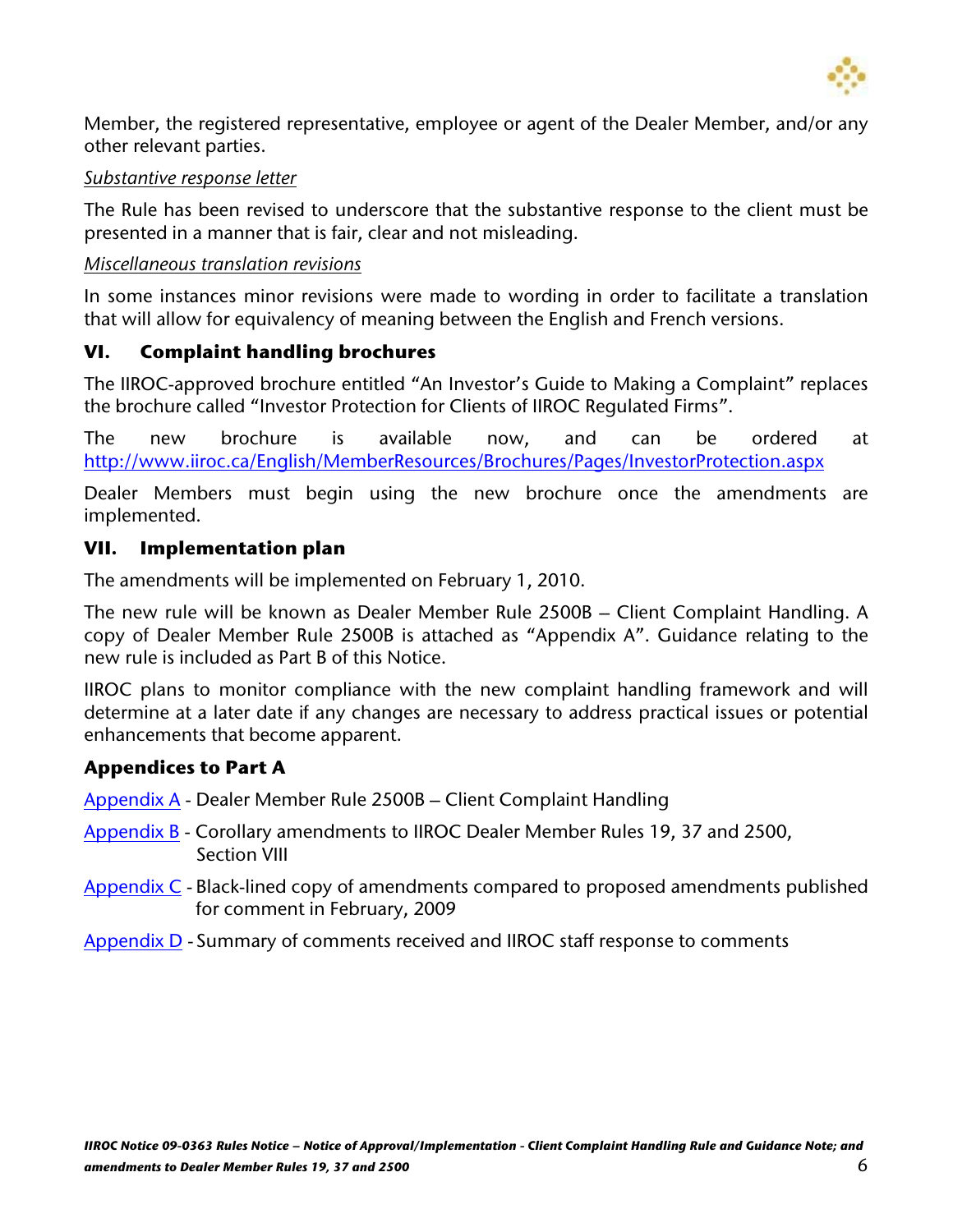

# **Part B – Guidance Note**

# **Guidance regarding Client Complaint Handling**

## **COMPLAINTS GENERALLY**

The fair and timely handling of client complaints is vital to the overall integrity of the investment industry. Dealer Members should regard the handling of all client complaints as an essential element of the proper servicing of client accounts generally. Addressing client complaints fairly and on a timely basis demonstrates to clients that their issues are dealt with seriously and enhances investor confidence in the industry. An effective framework for dealing with client complaints is in keeping with appropriate standards of professionalism for the industry.

As a result, it is important that Dealer Members establish policies and procedures to deal effectively with client complaints. Such policies and procedures must address the general requirements of Rule 2500, Section VIII, and the specific requirements of Rule 2500B regarding client complaint handling. Rule 2500, Section VIII, requires Dealer Members to provide a written response to all complaints made in writing. Further, where a written complaint does not relate to a matter within the scope of Rule 2500B, Rule 2500, Section VIII also requires that the Dealer Member resolve and respond to the complaint within a reasonable time frame.

## **COMPLAINTS SUBJECT TO THE REQUIREMENTS OF DEALER MEMBER RULE 2500B**

## **GENERAL**

# **Alleged misconduct**

The types of allegations enumerated in the Rule are not an exhaustive list of all matters that may constitute alleged misconduct; other matters may constitute alleged misconduct. Alleged misconduct includes such other matters that relate to client accounts or client dealings with Dealer Members which are of a serious nature and warrant being dealt with through the formal complaint handling process.

## **Recorded expression of dissatisfaction**

A recorded expression of dissatisfaction includes any written submission, electronic communication, or verbal recording.

# **Verbal expression of dissatisfaction**

As set out in the Rule, verbal expressions of dissatisfaction alleging misconduct where a preliminary investigation indicates that the allegation may have merit are to be treated as a complaint subject to the Rule. Implicit in this requirement is the need for Dealer Members to expeditiously undertake a preliminary investigation in order to assess the merits of a verbal expression of dissatisfaction. It is expected that such a preliminary investigation will entail a summary assessment of the merits of a client complaint, and that it will not involve the type of investigation undertaken once a complaint is being dealt with under the formal complaint handling process.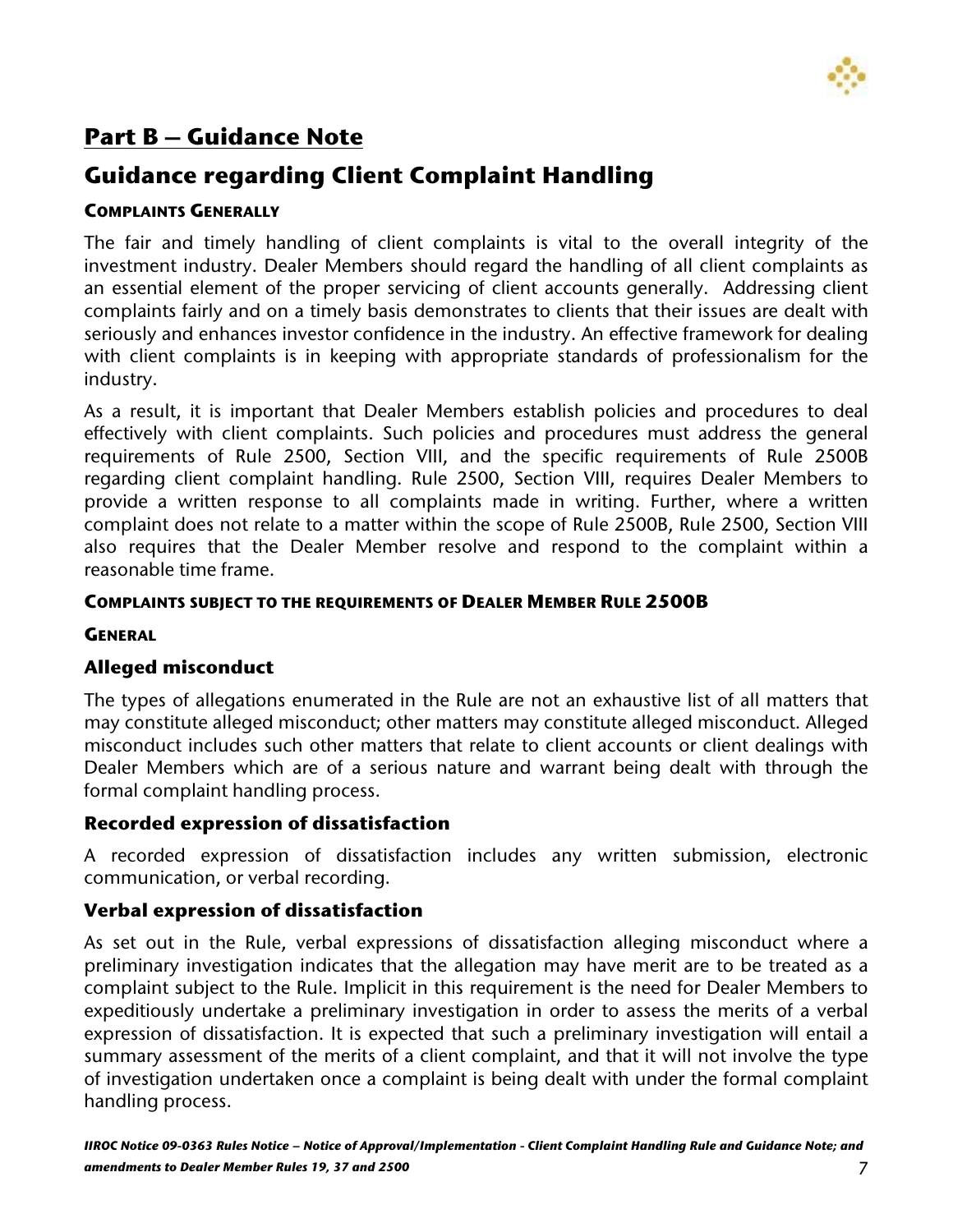

Where a preliminary investigation of a verbal expression of dissatisfaction has been performed and the Dealer Member determines:

- 1. that there is evidence to indicate that the client complaint may have merit, the complaint should be treated in the same manner as a recorded expression of dissatisfaction. In accordance with its normal investigative process, the Dealer Member may request that the client document the complaint in a recorded form, however a substantive response must be sent within the required timeframe whether or not a client has provided a documented complaint in response to such a request.
- 2. that the nature of the client complaint is unclear or there is no evidence to indicate that the client complaint has merit, the Dealer Member shall request that the client document and submit the complaint in a recorded form. Where the client:
	- (a) documents and submits the complaint in recorded form, the complaint should be treated in the same manner as if it had originally been submitted as a recorded expression of dissatisfaction; or
	- (b) fails to document and submit the complaint in recorded form, the Dealer Member may exercise their professional judgment and terminate their investigation of the complaint.

## **Decision to not investigate a complaint or to terminate an investigation of a complaint**

A sales supervisor / compliance staff or the equivalent may exercise their professional judgment in deciding whether a complaint requires an investigation. In assessing whether a complaint should be investigated, Dealers Members must consider whether the client would have a reasonable expectation that the complaint should be handled through the process outlined in the Rule. The decision and reason not to commence an investigation of a complaint must be fully documented and maintained in accordance with the complaint record retention requirements.

Complaints made by individuals who are not clients of the Dealer Member are not subject to the Rule, other than complaints submitted by a person authorized to act on behalf of a client. Written client authorizations, as well as formal legal documents, such as powers of attorney or court appointments, are acceptable forms of documentation for establishing a person's authority to act of behalf of a client.

#### **DESIGNATED COMPLAINTS OFFICER**

The designated complaints officer is not a registered individual position. The purpose of the position is to ensure that the Dealer Member has someone with the requisite knowledge, experience and authority in place to manage the proper handling of complaints.

Dealer Members may choose to name the Ultimate Designated Person or Chief Compliance Officer or an individual acting in a supervisory capacity over the complaints process for the position of designated complaints officer.